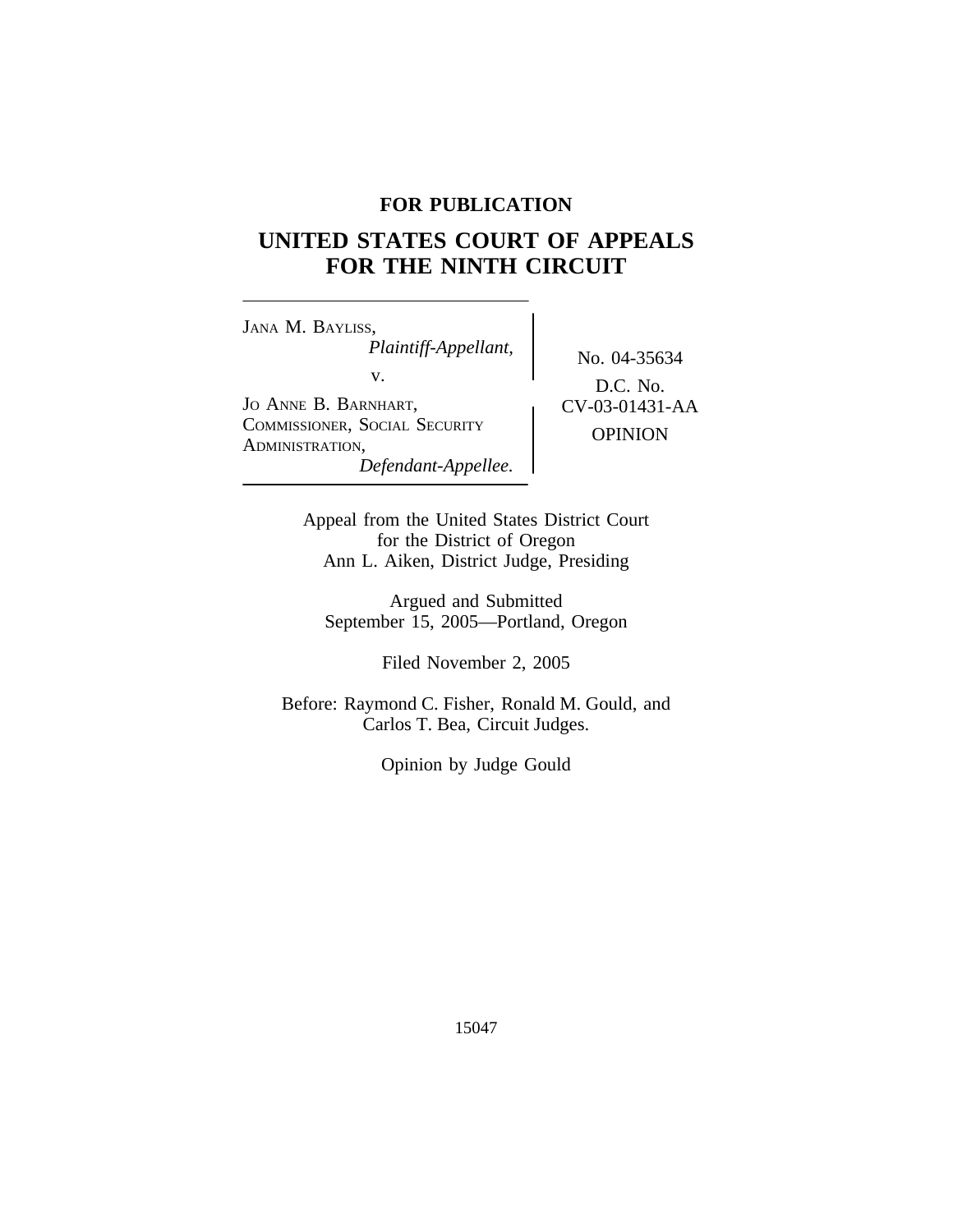## **COUNSEL**

David B. Lowry, Portland, Oregon, for the plaintiff-appellant.

Joanne E. Dantonio, Social Security Administration, Office of the General Counsel, Seattle, Washington, for the defendantappellee.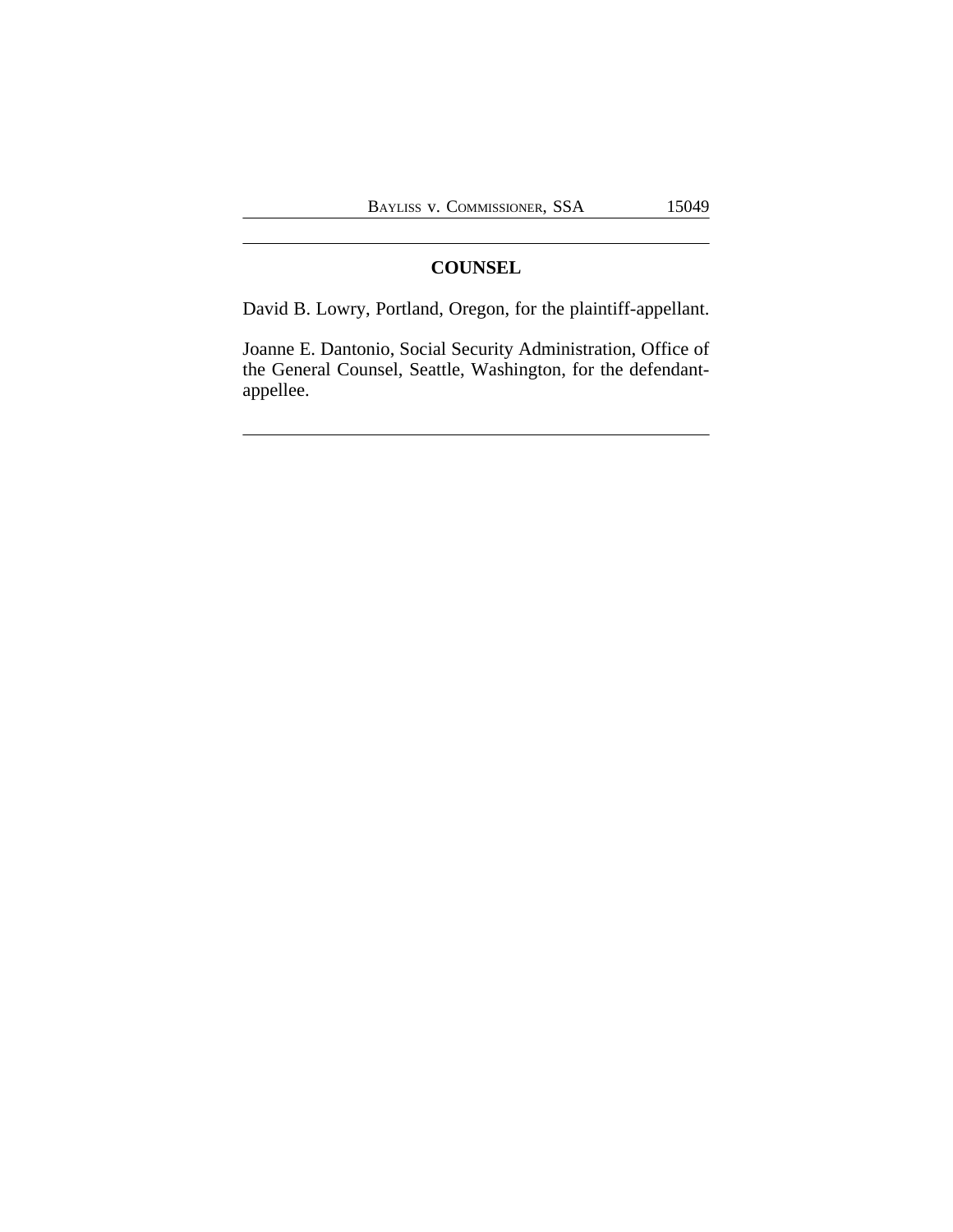#### **OPINION**

#### GOULD, Circuit Judge:

Jana Bayliss appeals the district court's affirmance of the Social Security Commissioner's denial of her application for disability insurance benefits and supplemental security income benefits pursuant to Titles II and XVI of the Social Security Act, 42 U.S.C. §§ 401 *et seq*., 1381 *et seq*. The Administrative Law Judge ("ALJ") found that Bayliss retained the capacity to perform a wide range of light work, and thus that she was not disabled within the meaning of the Social Security Act. The Appeals Council declined review, and the district court affirmed. We have jurisdiction pursuant to 28 U.S.C. § 1291, and we affirm.**<sup>1</sup>**

**I**

**[1]** Bayliss asserts that her due process rights were violated. She contends that the ALJ was preoccupied with whether her attorney properly disclosed a doctor's report, and thus that the ALJ did not impartially assess the evidence. To succeed in this claim, Bayliss must show that "the ALJ's behavior, in the context of the whole case, was 'so extreme as to display clear inability to render fair judgment.' " *Rollins v. Massanari*, 261 F.3d 853, 858 (9th Cir. 2001) (quoting *Liteky v. United States*, 510 U.S. 540, 551 (1994)). We must begin with a presumption that the ALJ was unbiased. *See Schweiker v. McClure*, 456 U.S. 188, 195 (1982) ("We must start . . . from the presumption that the hearing officers . . . are unbiased."). Bayliss

**<sup>1</sup>**Our review is de novo. *Tackett v. Apfel*, 180 F.3d 1094, 1097 (9th Cir. 1999). We may reverse the ALJ's decision to deny benefits only if it is based upon legal error or is not supported by substantial evidence. *Tidwell v. Apfel*, 161 F.3d 599, 601 (9th Cir. 1999). "Substantial evidence is more than a mere scintilla but less than a preponderance." *Id.* If the record would support more than one rational interpretation, we defer to the ALJ's decision. *See Morgan v. Comm'r of the Soc. Sec. Admin.*, 169 F.3d 595, 599 (9th Cir. 1999).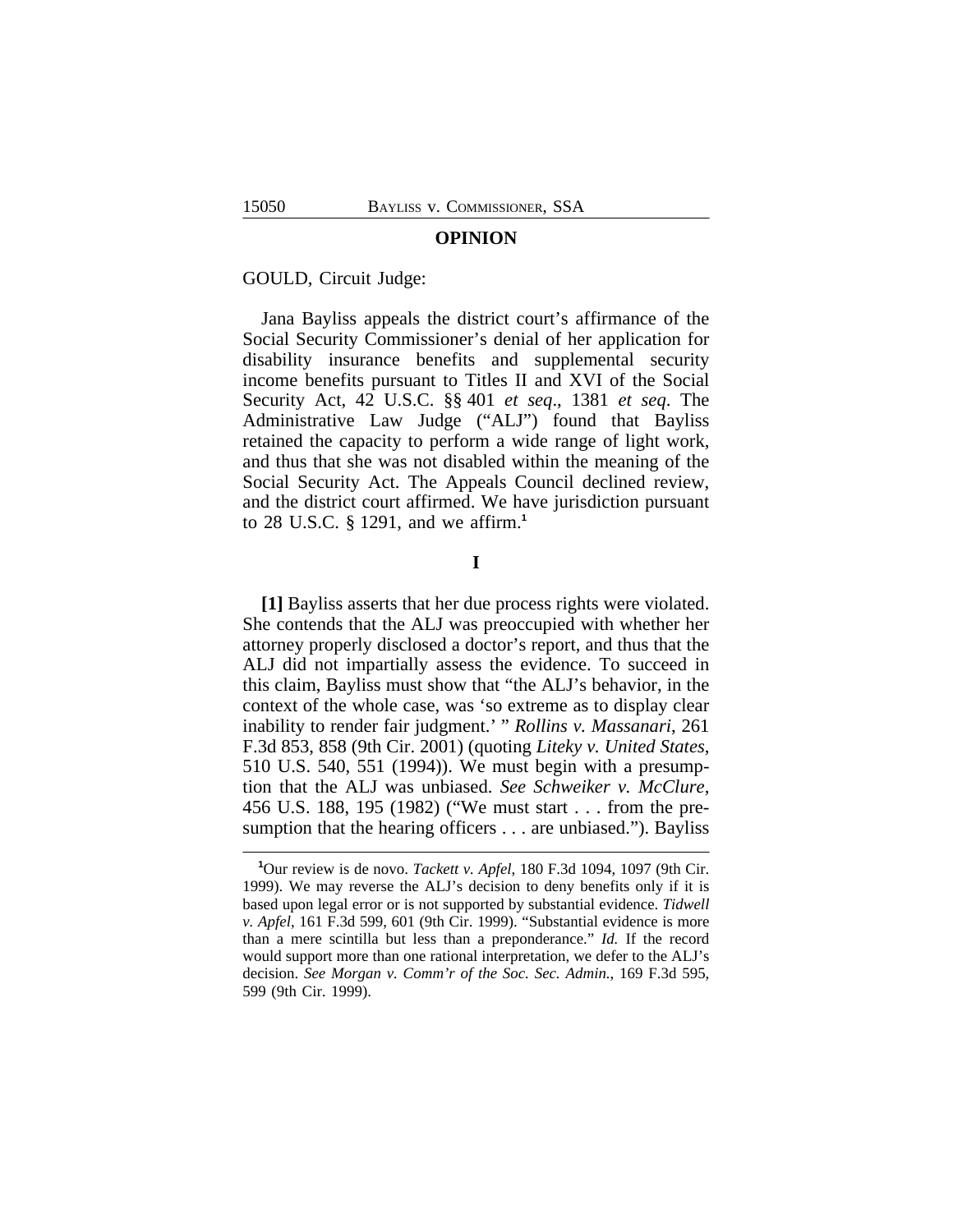can rebut this presumption by showing a "conflict of interest or some other specific reason for disqualification." *Id.*

The ALJ prepared a detailed, forty-five-page opinion in which he carefully examined Bayliss's medical history and addressed the opinion of each reviewing doctor. In the opinion, the ALJ posited that Bayliss's counsel had withheld medical records from experts in an effort to garner records and testimony that would support Bayliss's claim.**<sup>2</sup>** For example, the ALJ noted: "Given that counsel withheld all relevant medical records from Dr. Manfield, it is obvious that he had no means of independently verifying the claimant's grossly exaggerated subjective descriptions of her status since the motor vehicle accident." In finding that questionnaire responses provided by Ms. Baptiste, a social worker who conducted mental health counseling for Bayliss, were not supported by the record, the ALJ wrote: "It is reasonable to presume that counsel did not provide relevant treating source medical records for Ms. Baptiste to review . . . ."

The ALJ also took exception to the self-assessment forms submitted by Bayliss's counsel. The ALJ first noted that, in general, such assessments provide little assistance in determining whether claimants are disabled because claimants lack the requisite medical expertise. He then stated: "Counsel's submission of 'medical source' self-assessments completed by this particular claimant, however, amounts to a mockery of the goals of evidentiary integrity and due process that are the foundation of the . . . disability hearing system."

**[2]** The ALJ had previously conducted an extensive hearing. In his opinion resolving the case, the ALJ determined,

<sup>&</sup>lt;sup>2</sup>In his opinion, the ALJ also stated repeatedly that he found Bayliss's allegations of various physical and mental limitations not credible. Bayliss, however, does not assert that these statements manifest bias against her; she argues only that the ALJ's statements regarding her counsel show bias.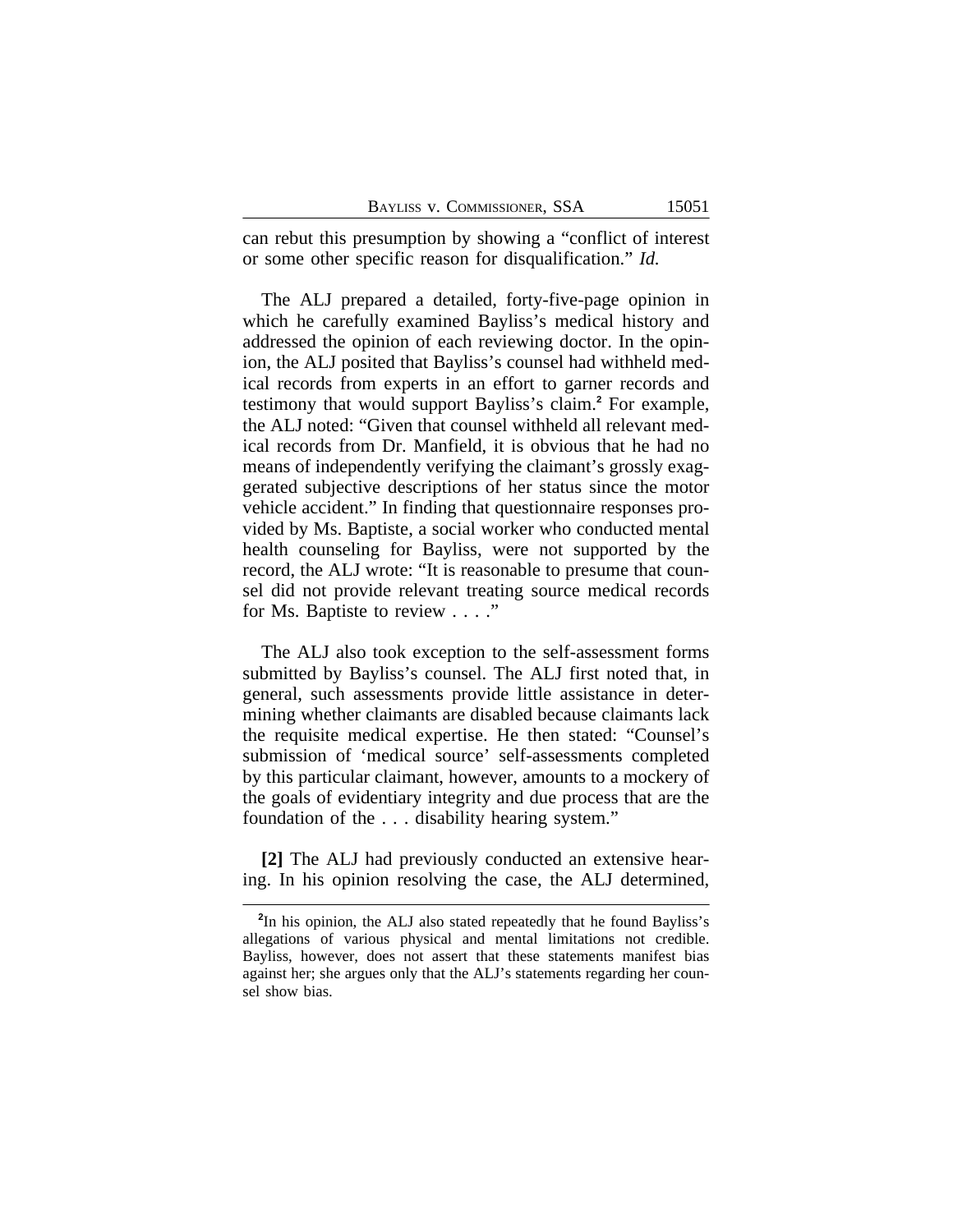based on substantial evidence, that Bayliss was not credible. The ALJ found that objective medical evidence contradicted several of the doctors' reports submitted in support of Bayliss's claim. He documented his findings and opinions in a detailed and reasoned opinion. In this context, the ALJ's statements attributing misconduct to Bayliss's counsel are not so extreme as to show that the ALJ could not render a fair judgment. *Compare Rollins*, 261 F.3d at 858 (holding that an ALJ's occasional remark expressing sarcasm or impatience did not amount to bias), *with Ventura v. Shalala*, 55 F.3d 900, 902-04 (3d Cir. 1995) (holding that a claimant's due process rights were violated when the ALJ expressed hostility toward the claimant's lay representative's use of leading questions, interrupted the claimant's testimony to question the claimant in an intimidating manner on an irrelevant issue, and interfered with the admission of evidence as to physical causes of the claimant's pain).

Applying the standard from the Supreme Court's *Liteky* decision, our sister circuits, like our circuit in *Rollins*, have rejected allegations that due process was violated when isolated parts of an ALJ's conduct were challenged but the record as a whole showed fundamental fairness for the litigants. *See, e.g., Brown v. Apfel*, 192 F.3d 492, 500 (5th Cir. 1999) (holding that the ALJ's statement that the claimant's treating doctor "was attempting to help the claimant get benefits because of his relationship with her," and the ALJ's refusal to rely on the doctor's medical opinion, did not establish bias because the ALJ's conclusion denying disability benefits was supported by substantial evidence); *Puckett v. Chater*, 100 F.3d 730, 734 (10th Cir. 1996) (holding that the ALJ's refusal to provide the claimant's counsel with records and a doctor's notes before counsel cross-examined the doctor did not show bias); *Ginsberg v. Richardson*, 436 F.2d 1146, 1151 (3d Cir. 1971) ("We have reviewed the entire record in this case, and while the conduct of the hearing examiner is subject to some criticism, we cannot say that it was so unfair as to constitute a denial of due process.").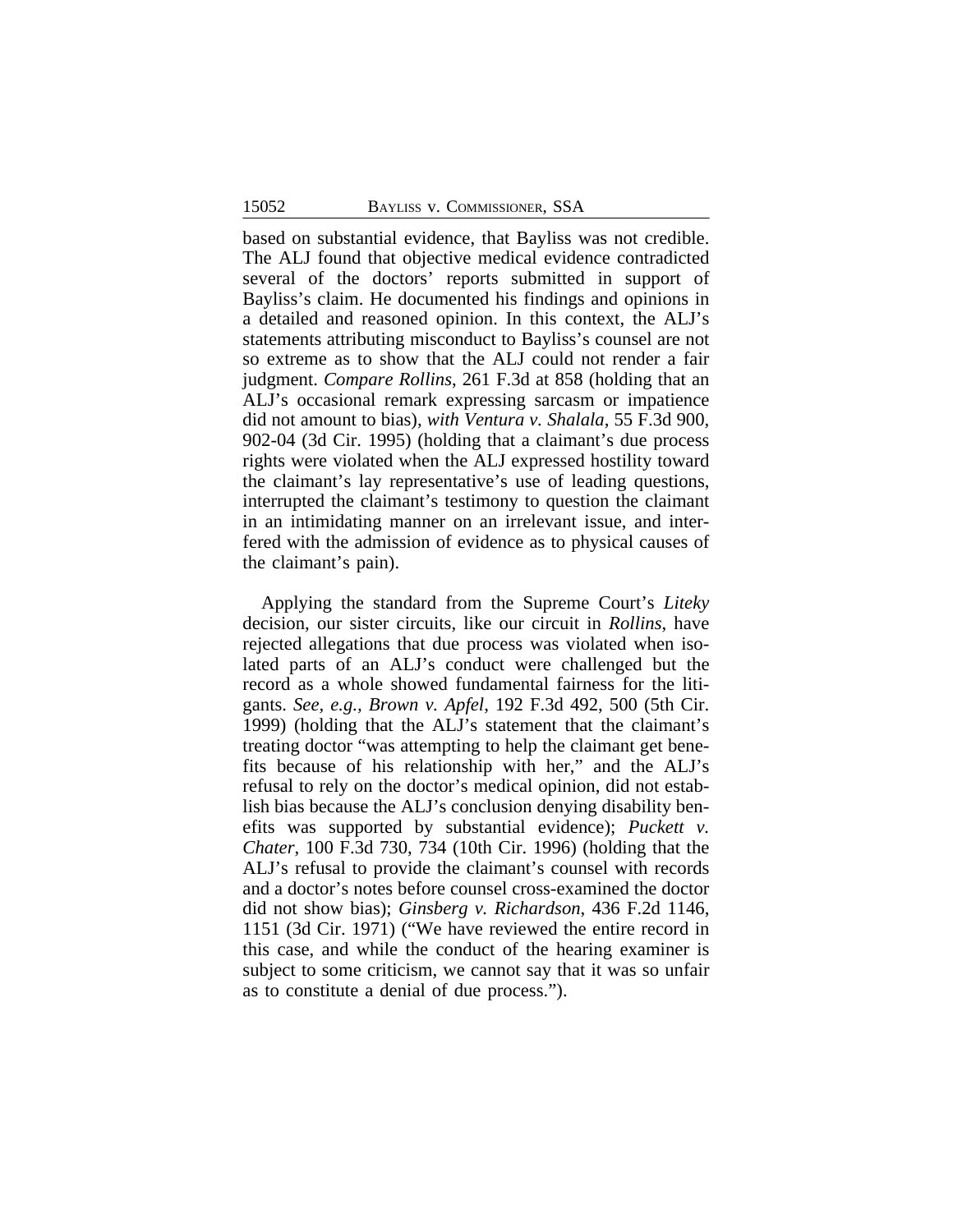|  | BAYLISS V. COMMISSIONER, SSA |  |
|--|------------------------------|--|
|--|------------------------------|--|

**[3]** In light of the ALJ's detailed and reasoned written grounds for ruling against Bayliss, we conclude that the statements in the ALJ's opinion in which the ALJ expressed displeasure with the conduct of Bayliss's counsel are not sufficient to establish bias. *See Rollins*, 261 F.3d at 858 (" '[E]xpressions of impatience, dissatisfaction, annoyance, and even anger, that are within the bounds of what imperfect men and women . . . sometimes display' do not establish bias.") (quoting *Liteky*, 510 U.S. at 555-56). We affirm the district court's determination that Bayliss's due process rights were not violated.

### **II**

**[4]** Bayliss next argues that the ALJ improperly rejected the opinions of several doctors. To reject an uncontradicted opinion of a treating or examining doctor, an ALJ must state clear and convincing reasons that are supported by substantial evidence. *Lester v. Chater*, 81 F.3d 821, 830-31 (9th Cir. 1995). If a treating or examining doctor's opinion is contradicted by another doctor's opinion, an ALJ may only reject it by providing specific and legitimate reasons that are supported by substantial evidence. *Id.* Also, when evaluating conflicting medical opinions, an ALJ need not accept the opinion of a doctor if that opinion is brief, conclusory, and inadequately supported by clinical findings. *Tonapetyan v. Halter*, 242 F.3d 1144, 1149 (9th Cir. 2001).

**[5]** The ALJ rejected Dr. Tobin's statement that Bayliss could stand or walk for only fifteen minutes at a time. Dr. Tobin took clinical notes on the same day that he made this statement. These notes, and the doctor's other recorded observations and opinions regarding Bayliss's capabilities, contradict Dr. Tobin's statement assessing Bayliss's ability to stand or walk. Such a discrepancy is a clear and convincing reason for not relying on the doctor's opinion regarding Bayliss's limited ability to stand and walk. *See Weetman v. Sullivan*, 877 F.2d 20, 23 (9th Cir. 1989). The ALJ's rejection of Dr.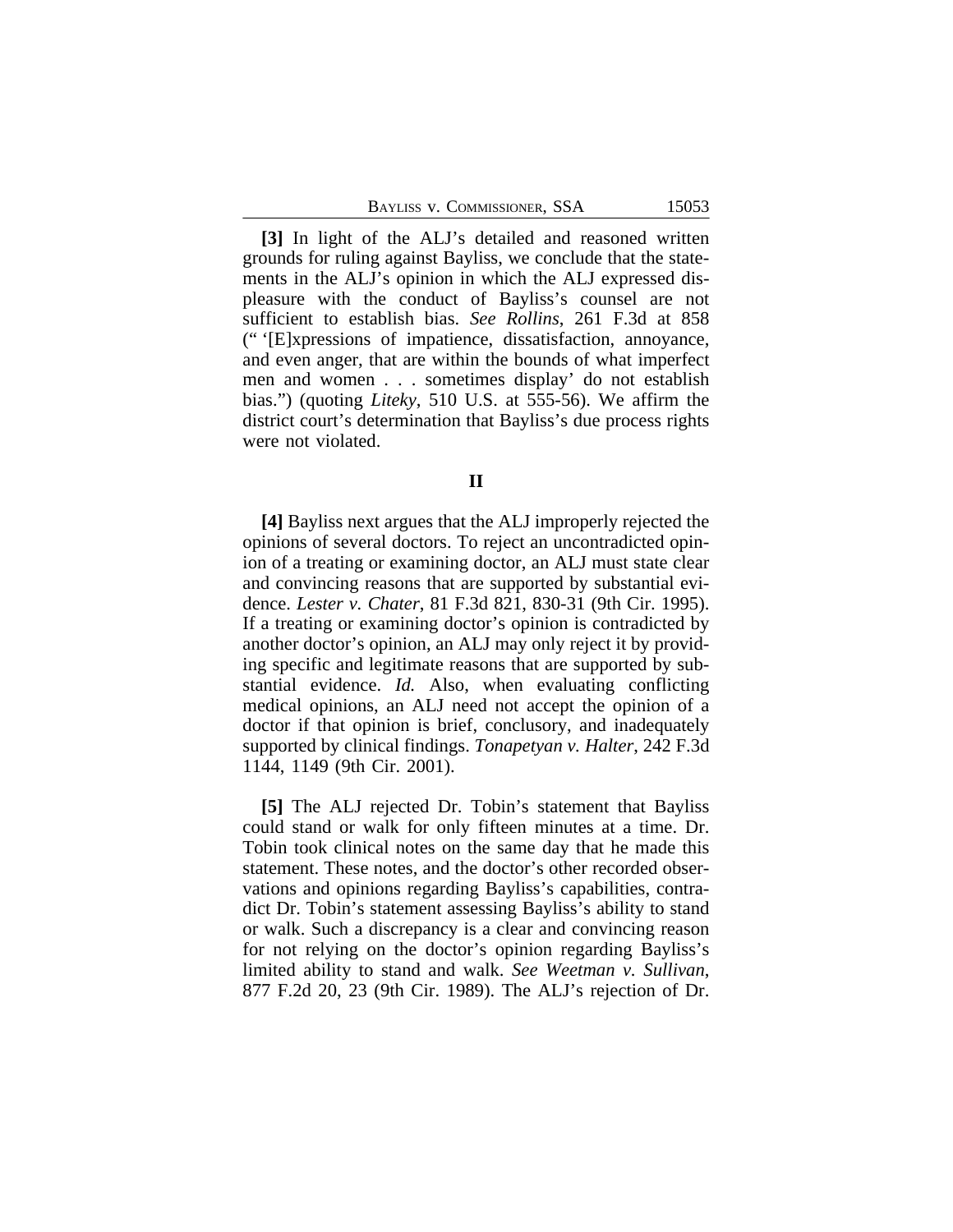Tobin's opinion is supported by substantial evidence and was based on a permissible determination within the ALJ's province.

Substantial evidence also supports the ALJ's treatment of Dr. Sweet's determination that Bayliss has difficulty paying attention, concentrating, and organizing herself without getting overwhelmed. The ALJ agreed with Dr. Sweet's conclusions, but the ALJ determined that the conditions Dr. Sweet identified would not affect Bayliss's ability to work. Bayliss has faced these limitations since at least 1995, before her 1998 accident, and they have not prevented her from completing high school, obtaining a college degree, finishing a Certified Nurses' Aide training program, and participating in military training.

Bayliss also contends that the ALJ improperly rejected Dr. Manfield's psychological assessment and Dr. Freeman's opinion that Bayliss suffers from bipolar disorder. Dr. Manfield concluded that Bayliss suffered from several mental conditions,**<sup>3</sup>** but he based this assessment on Bayliss's complaints and information submitted by her family, her friends, and a former counselor. He did not review objective medical data or reports from treating physicians or counselors. Similarly, Dr. Freeman's opinion was not supported by clinical evidence and was based on Bayliss's subjective complaints. Substantial evidence supports the ALJ's decision not to rely on the opinion of either doctor. *See Thomas v. Barnhart*, 278 F.3d 947, 957 (9th Cir. 2002) ("The ALJ need not accept the opinion of any physician, including a treating physician, if that opinion is

**<sup>3</sup>**These conditions include major depressive disorder, post-traumatic stress disorder, attention deficit hyperactivity disorder, cognitive disorder, personality disorder, intermittent insomnia, and a global assessment of functioning ("GAF") of forty. A GAF of forty indicates some impairment in reality testing or communication, or major impairment in several areas such as work or school, family relations, judgment, thinking, or mood. *See* Am. Psychiatric Ass'n, *Diagnostic & Statistical Manual of Mental Disorders* 34 (4th TR. ed. 2000).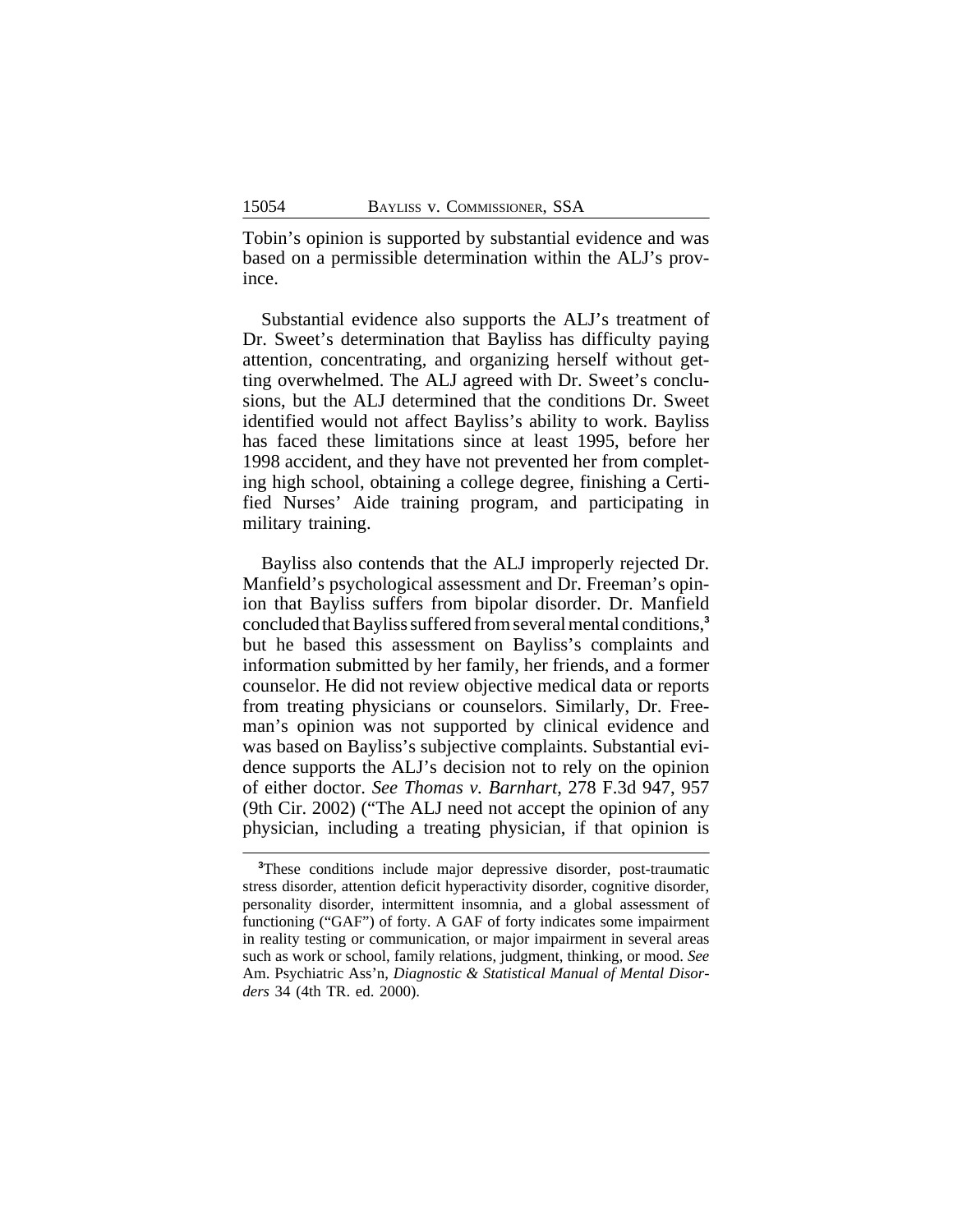brief, conclusory, and inadequately supported by clinical findings.").

Bayliss further asserts that the ALJ should have recontacted Drs. Tobin, Sweet, and Manfield before rejecting parts of their opinions. "The claimant bears the burden of proving that she is disabled." *Meanel v. Apfel*, 172 F.3d 1111, 1113 (9th Cir. 1999). An ALJ is required to recontact a doctor only if the doctor's report is ambiguous or insufficient for the ALJ to make a disability determination. 20 C.F.R. §§ 404.1512(e), 416.912(e); *Thomas*, 278 F.3d at 958. The ALJ, with support in the record, found the evidence adequate to make a determination regarding Bayliss's disability. Accordingly, the ALJ did not have a duty to recontact the doctors.

#### **III**

Bayliss next contends that the ALJ's determination of her Residual Functional Capacity ("RFC") was error because the ALJ did not perform a function-by-function analysis pursuant to Social Security Ruling ("SSR") 96-8p. She further maintains that the ALJ's failure explicitly to address the drowsiness side-effect of her medication and her reaction to stress was error.

**[6]** We will affirm the ALJ's determination of Bayliss's RFC if the ALJ applied the proper legal standard and his decision is supported by substantial evidence. *Morgan*, 169 F.3d at 599. In making his RFC determination, the ALJ took into account those limitations for which there was record support that did not depend on Bayliss's subjective complaints. Preparing a function-by-function analysis for medical conditions or impairments that the ALJ found neither credible nor supported by the record is unnecessary. *See* SSR 96-8p.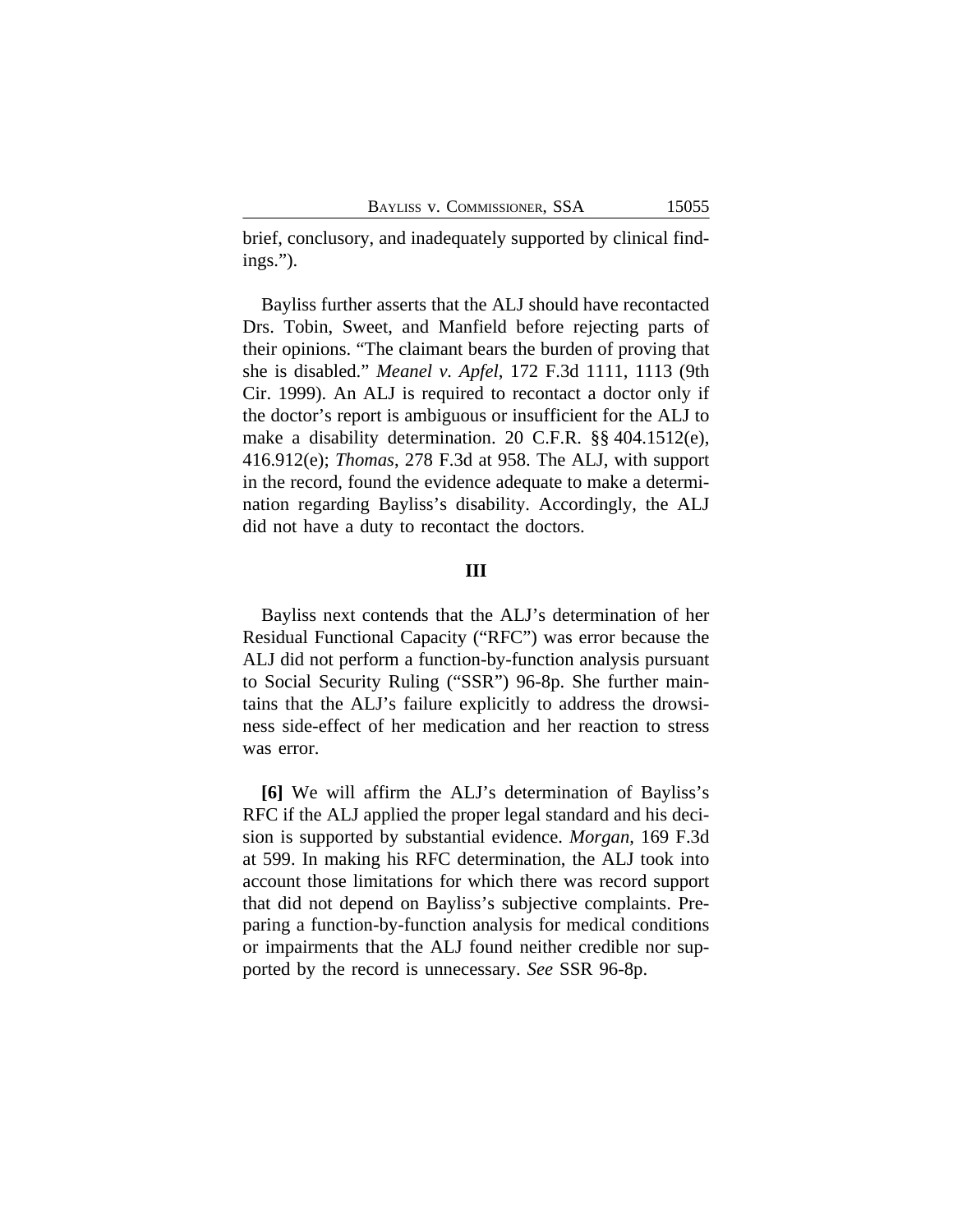#### **IV**

**[7]** Bayliss argues that the ALJ's reliance on the Vocational Expert's ("VE's") testimony was error because the hypothetical presented to the VE did not include all of her limitations. The hypothetical that the ALJ posed to the VE contained all of the limitations that the ALJ found credible and supported by substantial evidence in the record. The ALJ's reliance on testimony the VE gave in response to the hypothetical therefore was proper. *See Magallanes v. Bowen*, 881 F.2d 747, 756-57 (9th Cir. 1989) (holding that it is proper for an ALJ to limit a hypothetical to restrictions supported by substantial evidence in the record). Further, the ALJ's reliance on the VE's testimony regarding the number of relevant jobs in the national economy was warranted.<sup>4</sup> An ALJ may take administrative notice of any reliable job information, including information provided by a VE. *Johnson v. Shalala*, 60 F.3d 1428, 1435 (9th Cir. 1995). A VE's recognized expertise provides the necessary foundation for his or her testimony. Thus, no additional foundation is required.

**<sup>4</sup>**Bayliss relies on the requirements for the admissibility of expert testimony under Federal Rule of Evidence 702, established in *Daubert v. Merrell Dow Pharmaceuticals, Inc.*, 509 U.S. 579 (1993). *See id.* (establishing a gatekeeping function to screen expert scientific testimony for relevance and reliability); *see also Kumho Tire Co. v. Carmichael*, 526 U.S. 137 (1999) (applying the *Daubert* rule to all expert testimony, not merely to scientific testimony). The Federal Rules of Evidence do not apply to the admission of evidence in Social Security administrative proceedings. *See* 42 U.S.C. § 405(b)(1); 20 C.F.R. §§ 404.950(c), 416.1450(c) ("The administrative law judge may receive evidence at the hearing even though the evidence would not be admissible in court under the rules of evidence used by the court."); *Richardson v. Perales*, 402 U.S. 389, 400 (1971) ("[S]trict rules of evidence, applicable in the courtroom, are not to operate at social security hearings so as to bar the admission of evidence otherwise pertinent . . . ."); *Banks v. Schweiker*, 654 F.2d 637, 640 (9th Cir. 1981). It is clear that the *Daubert* decision rests on an interpretation of Federal Rule of Evidence 702. *See Daubert*, 509 U.S. at 589-92. The requirements established in Federal Rule of Evidence 702, *Daubert*, and *Kumho* do not govern the admissibility of evidence before the ALJ in the administrative proceeding in this Social Security case.